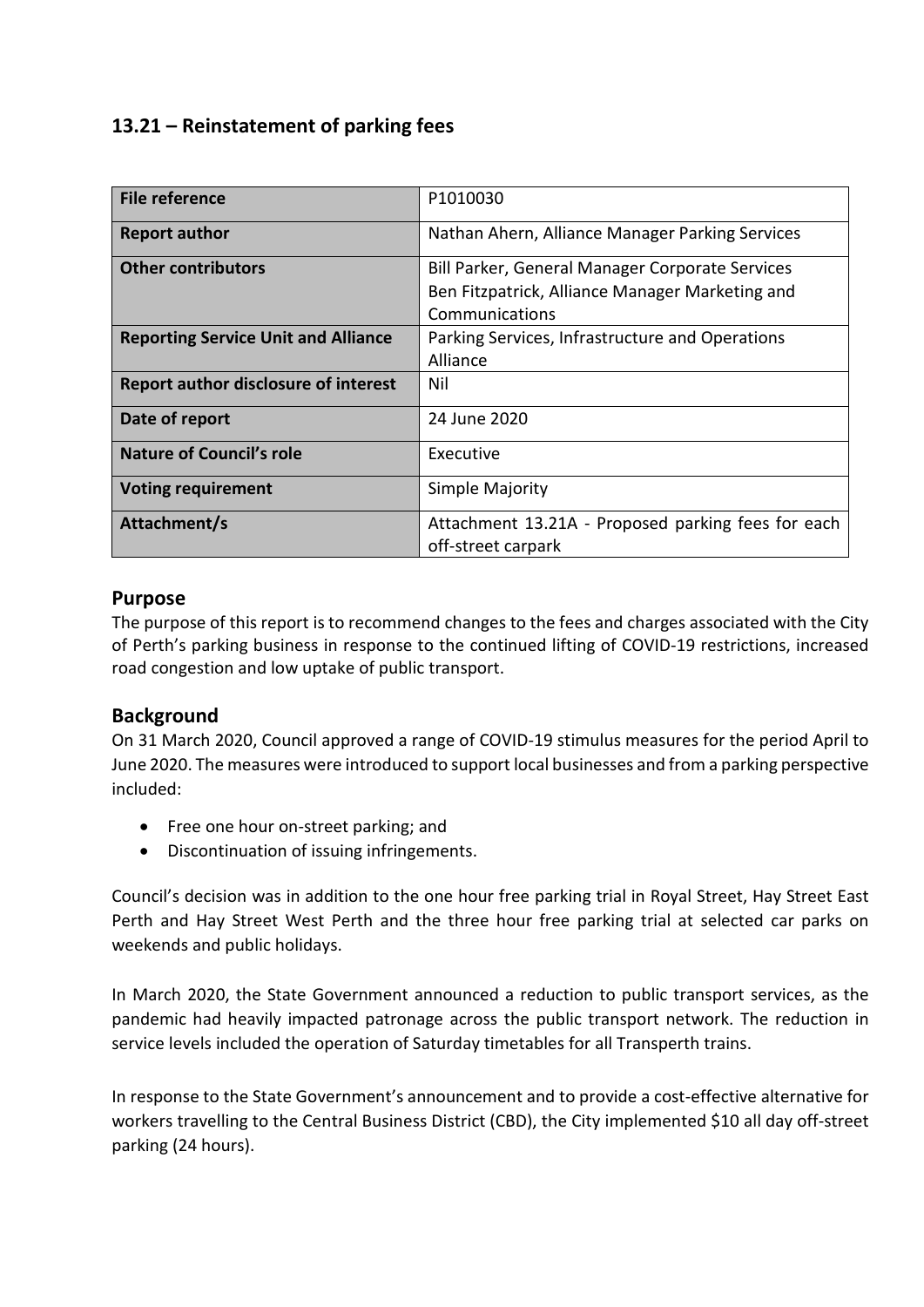The City has been in regular contact with Main Roads WA (MRWA) and the Department of Transport (DoT) throughout the COVID-19 period to share data and provide insight into the way Western Australians are moving throughout the city and metropolitan area.

The City has been advised that:

- 1. Freeway traffic volumes are reaching pre COVID-19 levels, with congestion returning to the road network.
- 2. There are approximately 150,000 less SmartRider transactions on the public transport system each day when compared to the corresponding period from the previous year. This information is captured across both the bus and train systems.

The data available would suggest that commuters previously utilising public transport are now opting to travel to the city by car. This is despite public transport services returning to pre-pandemic levels and the Premier announcing that public transport is safe for travel.

The data suggests that the City's current fee structure is encouraging commuters to travel by car.

This item seeks to reinstate on-street parking fees from mid July 2020 and phase in off-street parking fees to pre COVID-19 levels by December 2020 to reduce congestion and encourage the use of public transport.

### **Details**

The data available suggests that freeway traffic is returning to pre COVID-19 levels and that the utilisation of public transport remains low.

The two graphs below suggest that freeway traffic volume is only 5.6% below pre COVID-19 levels and that there is 150,000 less SmartRider transactions each day when compared to the same period in 2019.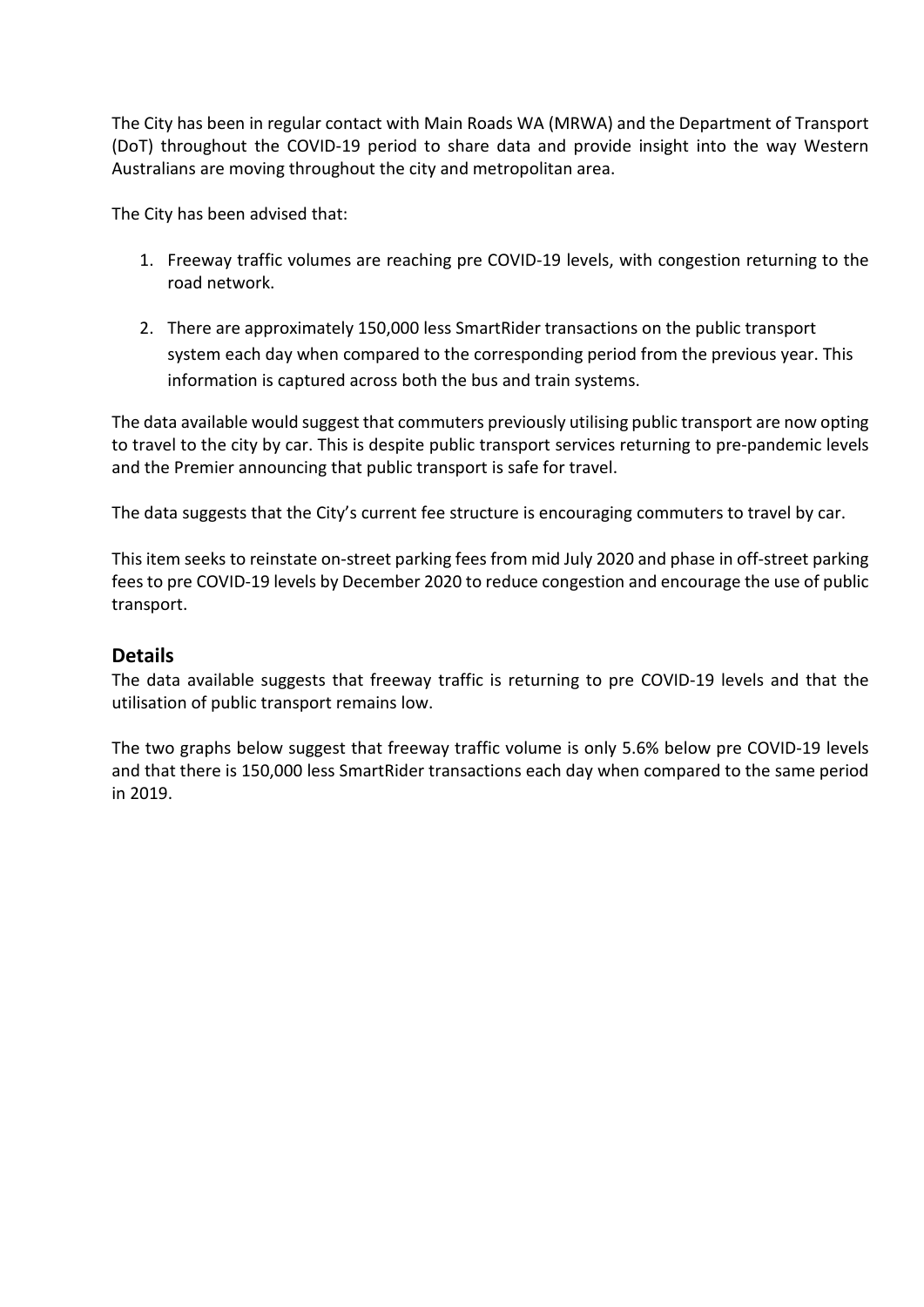

All Freeways Weekly Average Volume (Tue - Thu)

*Figure 1: All freeways weekly average data suggesting that traffic volume is only 5.6% below pre COVID-19 levels*



*Figure 2: Public transport data suggests that there is 150,000 less SmartRider transactions each day when compared to the same period in 2019.*

The City's parking data also suggests that volumes are returning to pre COVID-19 levels. The data indicates that a majority of the City's off-street car parks are currently being used by commuters as opposed to shoppers, with the carparks reaching capacity by 8am – 9am every weekday.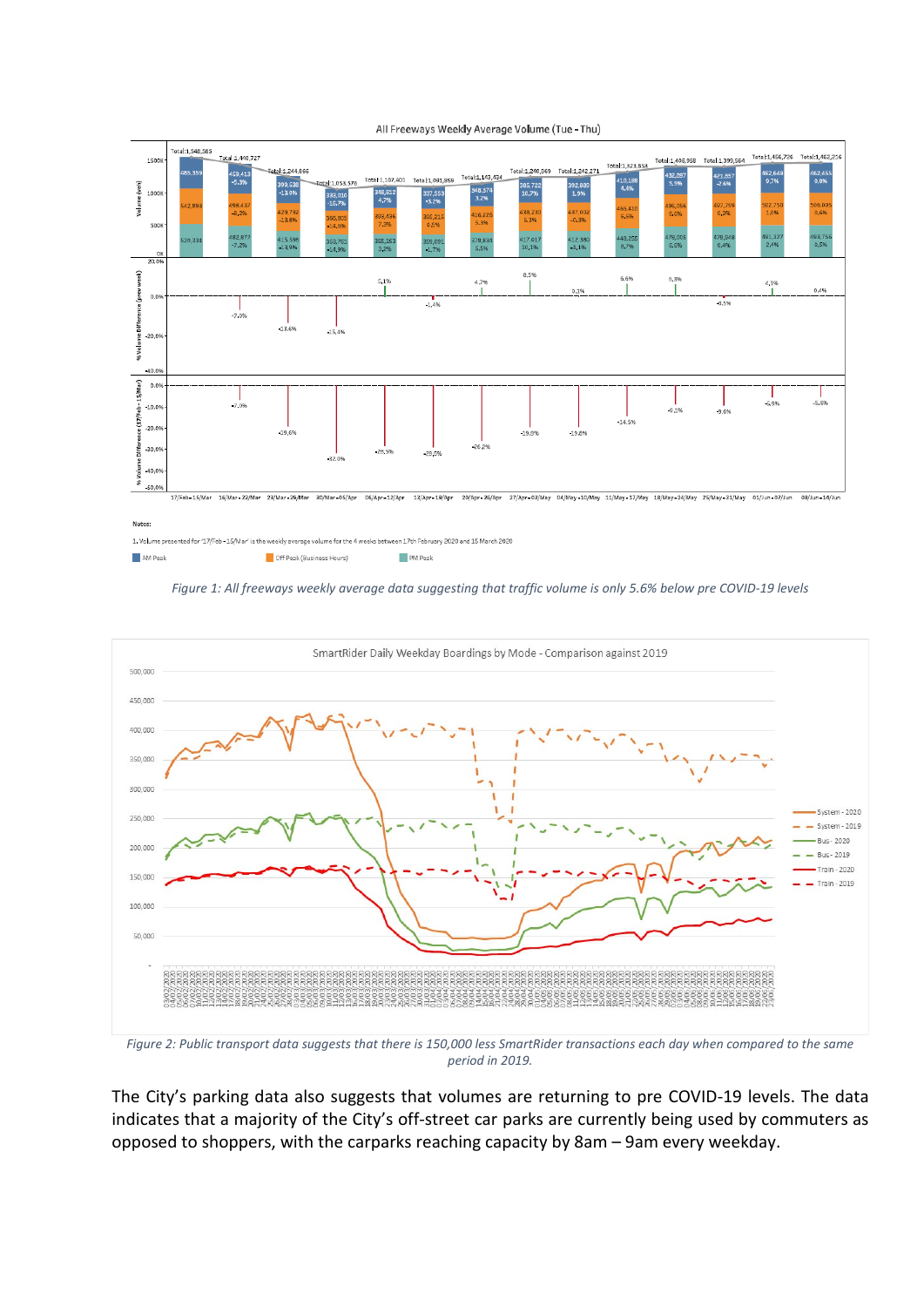

*Figure 3: The City's off-street parking data suggests a consistent return to pre COVID-19 levels*

When the freeway traffic and public transport data is combined with the City's parking data, it would suggest that consumer behaviour has changed significantly post COVID-19. It would appear that a large number of commuters are now choosing to drive to the city as opposed to taking public transport.

The proportion of commuters currently driving to the CBD is not sustainable. The City has observed increasing levels of congestion with each announcement by the Premier on the lifting of restrictions, with the next announcement to occur after the July school holidays.

The City is also aware that large volumes of city workers are still working from home and at some stage will return to working in the city. Should this be the case, commuters will need to be encouraged back onto the public transport system to ensure that the transport network is optimised.

The data suggests that the City's current fee structure is encouraging commuters to travel by car. To encourage commuters back onto public transport, the following initiatives are recommended: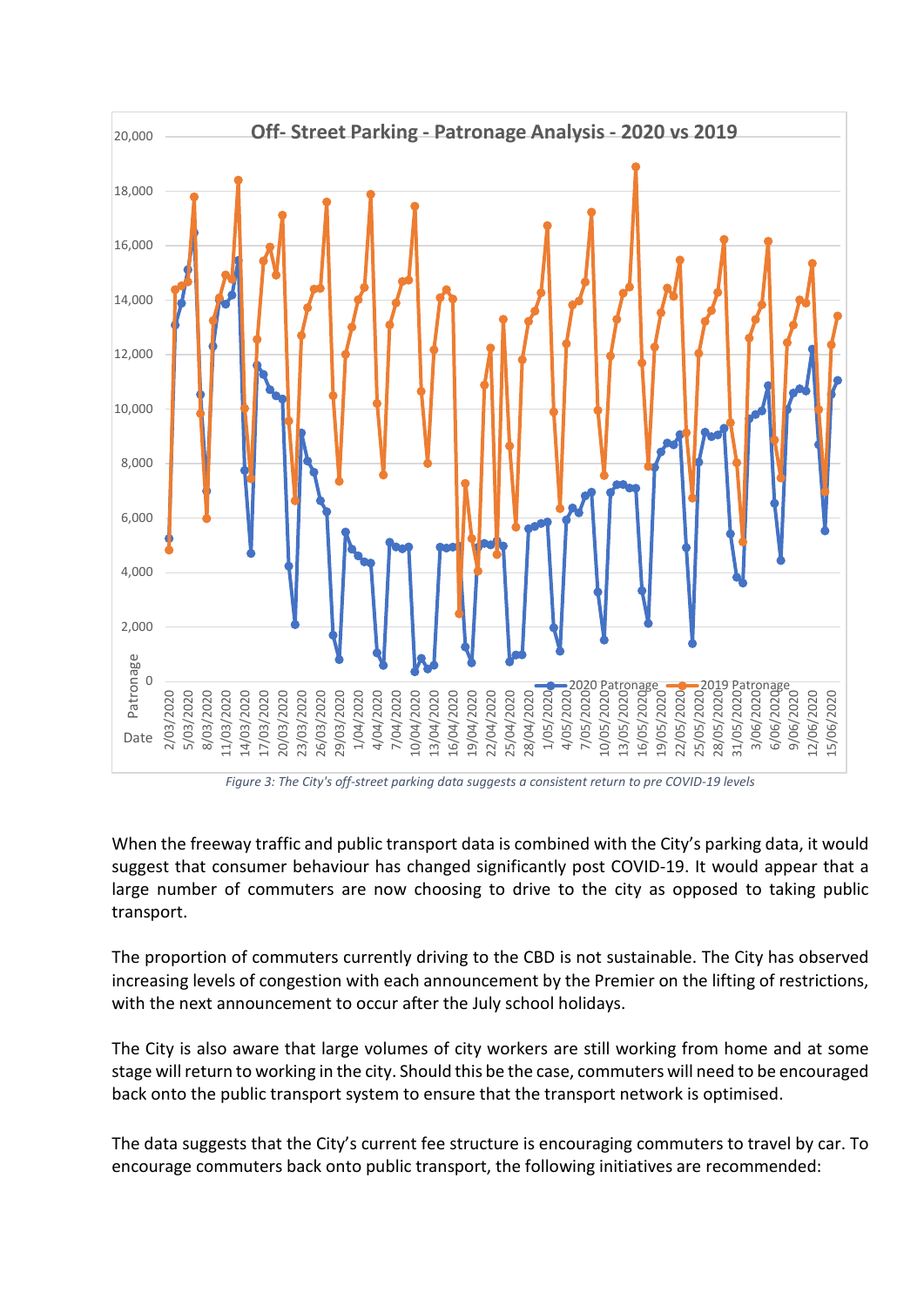### **1. Off Street Parking**

In terms of the carparks with facilities (security and amenity) it is recommended that the fees are increased from \$10 to pre COVID-19 levels by December 2020. It is proposed that the fees incrementally increase on 20 July, 5 October and then to pre COVID-19 levels on 30 November 2020. The proposed increases are outlined in Attachment 13.21A.

In terms of the remaining carparks without facilities, it is recommended that these carparks remain at \$10 into the foreseeable future.

The fees above reflect the rate from 6am to 6pm. A nightly rate will apply beyond these hours.

### **2. On-Street Parking**

On-street parking bays support the movement of city visitors by providing convenient shortterm access throughout the City. Given the current fee structure, the City is observing all day parking habits where people are moving their vehicles at the expiry of the free parking period to another free bay.

The use of these parking bays by commuters is restricting access to the city for short term activities such as shopping, running errands or picking up a package.

It is recommended that the fees associated with on-street parking recommence from Monday 20 July 2020 to coincide with the commencement of Phase 5 of the state government roadmap.

In addition to reinstating the fees and charges associated with the City's off-street and on-street parking, it is also recommended that the one-hour free parking trial and three-hour free parking trial continue throughout the 2020/21 financial year.

It was originally intended to collect extensive data on the trials, however the impact of COVID-19 has provided insufficient data to make a recommendation to Council on the success or otherwise of the trial.

#### **One Hour Free Parking Trial**

The 12-month one-hour free parking trials on Hay Street in East Perth, West Perth and Royal Street in East Perth commenced after a Notice of Motion from Commissioner Hammond on 25 June 2019.

The trials commenced in a staged process across July, August and September in 2019.

Anecdotal feedback and surveys from parkers and businesses demonstrated that the initiative was welcomed and provided support for the surrounding businesses and local area.

#### **Three Hour Free Parking Trial**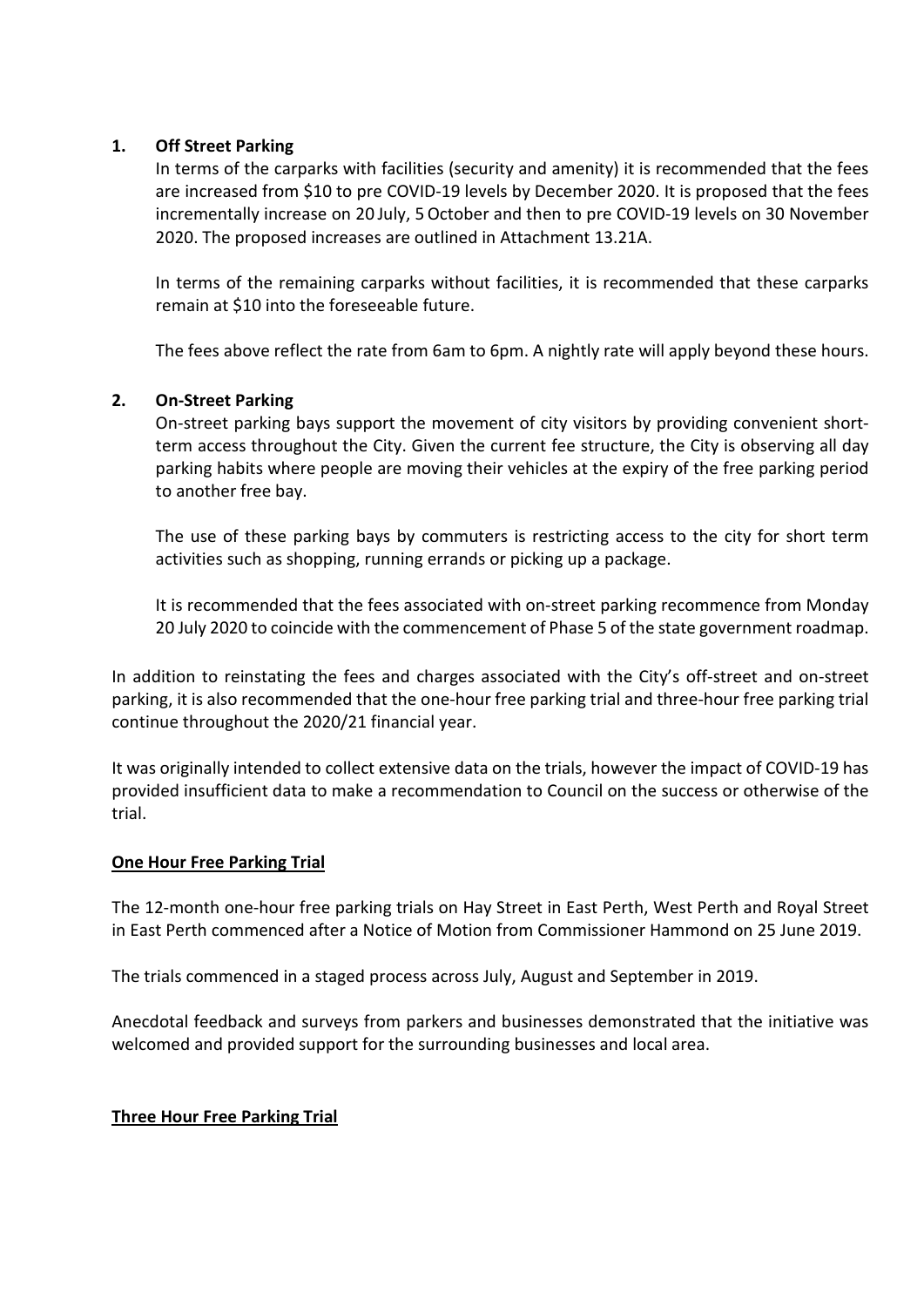The three-hour free parking trials at the three shopper car parks of His Majesty's, Pier Street and Cultural Centre car parks commenced on 16 November 2019 after a Notice of Motion from Commissioner Hammond on 30 July 2019.

Car parking patronage data for the first 18 weeks of the trial before the impact of COVID-19 produced a net gain of 27,892 extra cars visiting the City.

Retailers throughout the city were provided with promotional materials to place in their windows and shops to promote the free parking. This initiative was well received by businesses. Overall, the feedback has been positive.

## **Stakeholder engagement**

Both MRWA and DoT have been consulted and endorse the City's changes to parking fees as a strategy to encourage the use of public transport and reduce congestion.

## **Strategic alignment**

### Strategic Community Plan

This item addresses the community's vision for the future and specifically the following Aspiration and Strategic Objective(s) contained in the Strategic Community Plan 2019 – 2029:

| <b>Aspiration:</b>          | Place                                                                                                                                                             |  |  |
|-----------------------------|-------------------------------------------------------------------------------------------------------------------------------------------------------------------|--|--|
| <b>Strategic Objective:</b> | A connected and accessible city with well utilised and sustainable<br>2.4<br>non-car transport options.                                                           |  |  |
|                             | A parking service model that meets community needs from a best<br>2.5<br>value for money perspective, and allows for additional community<br>benefits             |  |  |
| <b>Aspiration:</b>          | Partnership                                                                                                                                                       |  |  |
| <b>Strategic Objective:</b> | 6.2 Genuine collaboration between the City and State on major projects<br>that add considerable value to the city's economic, social and<br>environmental fabric. |  |  |

## **Legal and statutory implications**

The proposed changes to the fees and charges associated with the City's parking business are accommodated within the draft 2020/21 budget.

#### Connection with mandates in the *City of Perth Act 2016*

8(1)(i) - to develop and maintain collaborative inter-governmental relationships with a view to improve the City of Perth

### **Risk implications**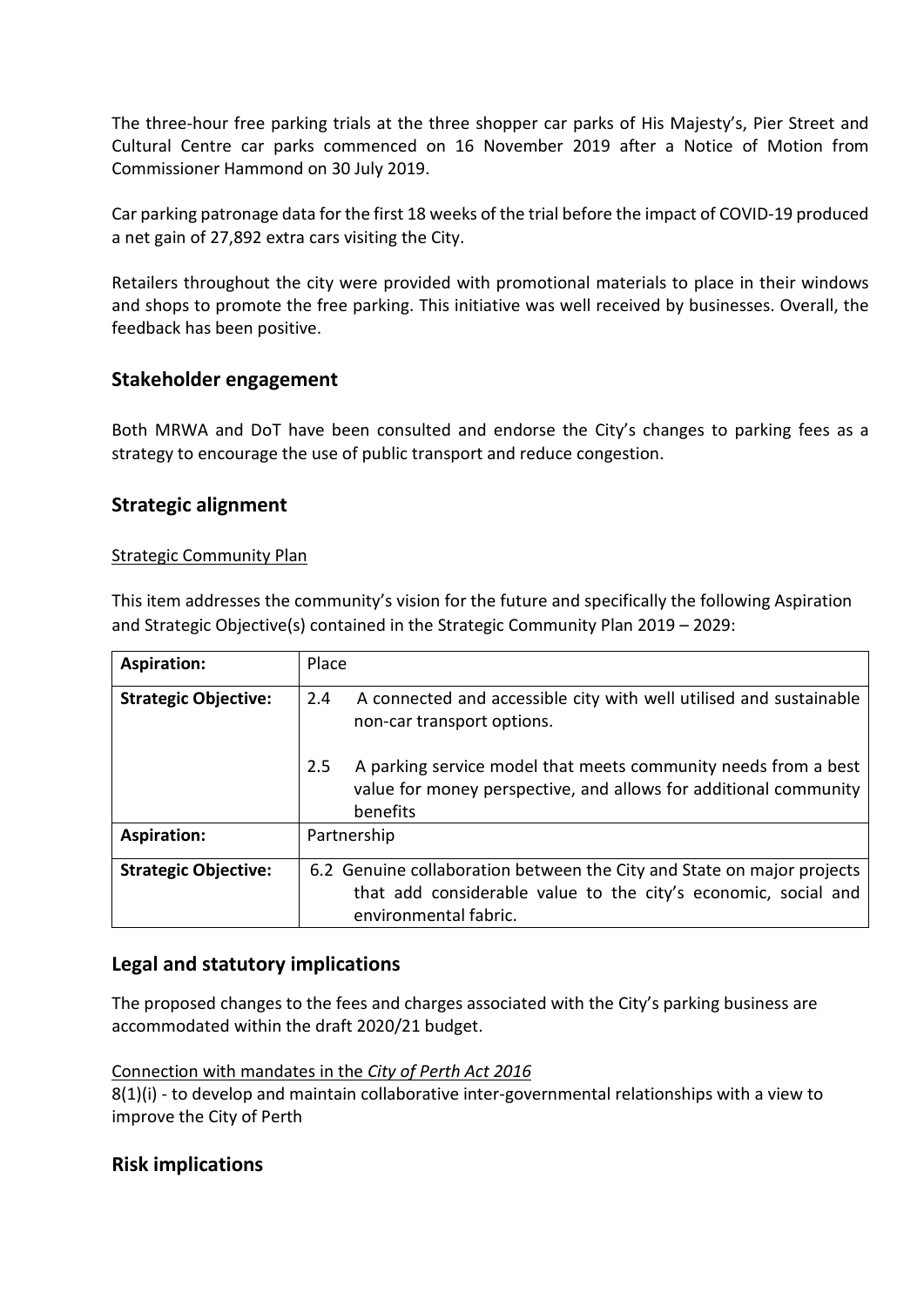| <b>Impact of decision</b> |        |  |  |
|---------------------------|--------|--|--|
| Organisation              | Medium |  |  |
| Community                 | Medium |  |  |

| <b>Risk domain</b>           | <b>Consequence</b> | Likelihood     | <b>Risk rating</b> |
|------------------------------|--------------------|----------------|--------------------|
| Reputation and               | Moderate           | Almost certain | High               |
| <b>External Stakeholders</b> |                    |                |                    |

It is highly likely that any decision to reinstate fees and charges will be met with some community opposition. This needs to be considered in the broader context of returning to 'normal' by encouraging commuters back on to public transport to reduce congestion and optimise the transport network.

## **Approval implications**

Should Council support the officer recommendation, it is anticipated that the number of commuters driving to the City each day will decrease and the number of commuters utilising public transport will increase. Congestion will therefore ease.

If the recommendation is not supported, the network may experience more congestion with the commencement of Phase 5 of the state government roadmap.

## **Financial implications**

In developing the Long Term Financial Plan, the City included the forecast impacts of COVID-19. Applicable to this item, the impacts included:

- 1. Significant reductions in the City's parking revenue for the period April December 2020;
- 2. Staged improvement over the July to December period to around 70% of the annual yield pre-COVID levels; and
- 3. Incremental returns to pre COVID-19 parking revenue levels (reduced by the free parking impact) by 2022/23.

The recommendation contained within this report to reintroduce on-street parking fees and phase in off-street parking fees from mid July 2020 is slightly ahead of the assumptions contained in the Long Term Financial Plan and therefore the 2020/21 budget.

Without understanding the 'price elasticity' between the proposed reintroduction of fees and parking patronage, it is difficult to forecast the impact on 2020/21 budget revenue.

It is possible that:

- Higher fees and slightly reduced patronage may result in a positive budget variance;
- Higher fees and reduced patronage may result in a negligible budget variance; and
- Higher fees and highly reduced patronage may result in a negative budget variance.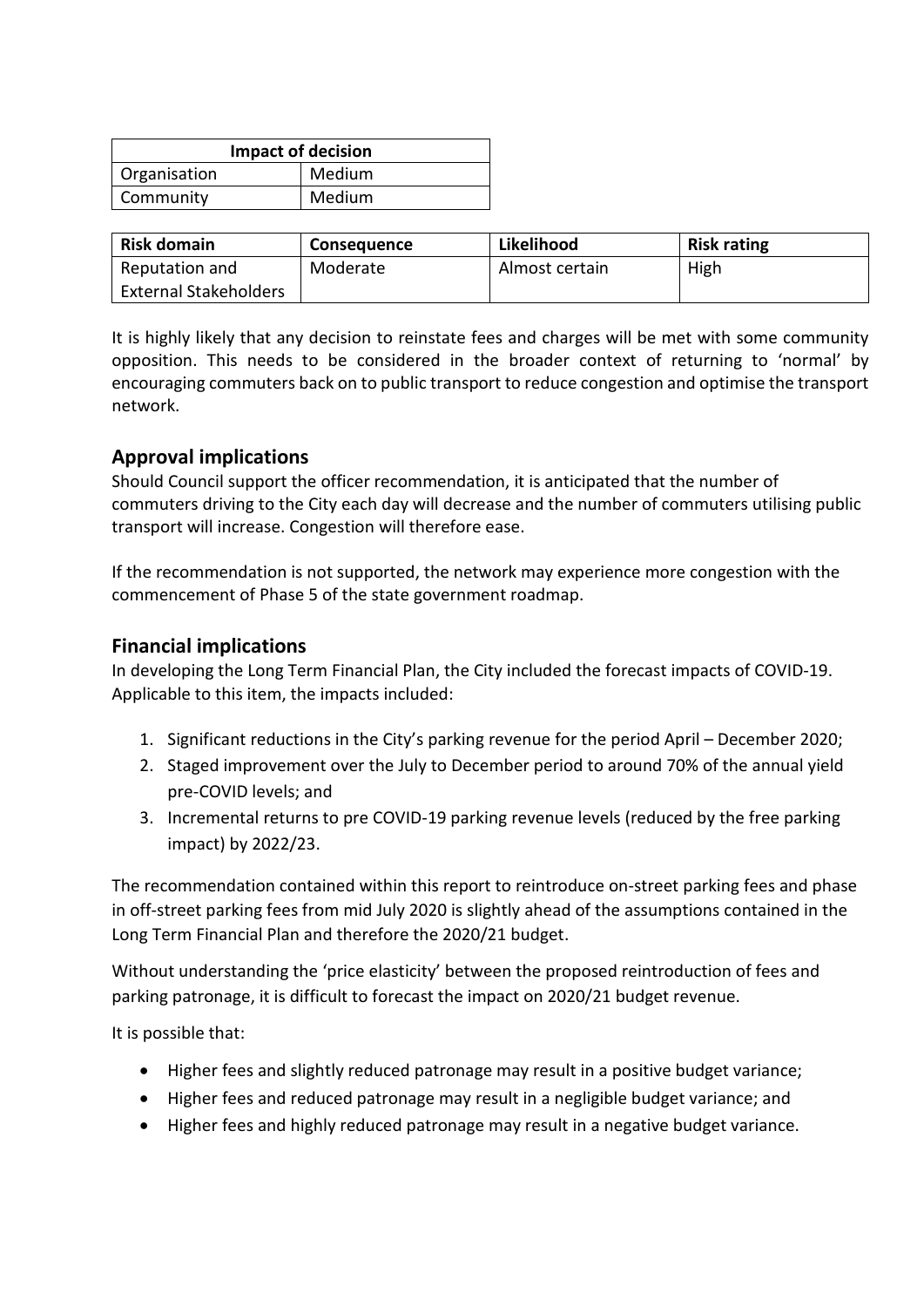Given the uncertainty, the City will monitor income levels and proactively report any significant variances back to Council, and where appropriate, propose a budget amendment to recognise that variance.

## **Policy references**

Nil

## **Comments**

There has been some media coverage whereby the City has been encouraged to continue free onstreet parking and reduced off-street parking fees to support local businesses. Given the data available and the observations of the City's parking staff, a large proportion of people currently parking in the City's carparks are commuters, not shoppers.

The City has received feedback from some retailers that shoppers are finding it very difficult to find parking.

In addition to reducing congestion by encouraging commuters back on to public transport, it is also envisaged that this initiative will provide shoppers with better access to parking therefore supporting local business.

### **Office Recommendation**

That Council:

- 1. EXTENDS the free on-street parking initiative until Sunday 19 July 2020;
- 2. APPROVES the phased approach to reinstating off-street parking fees to pre COVID-19 levels from 20 July 2020 to 30 November 2020 as outlined in attachment 13.21A;
- 3. APPROVES the continuation of the one hour on-street parking trials (Royal Street, Hay Street East Perth and Hay Street West Perth precincts) for 2020/21 financial year; and
- 4. APPROVES the continuation of the three hour off-street parking trial on weekends and public holidays (His Majesty's, Pier Street and Cultural Centre carparks) for the 2020/21 financial year.